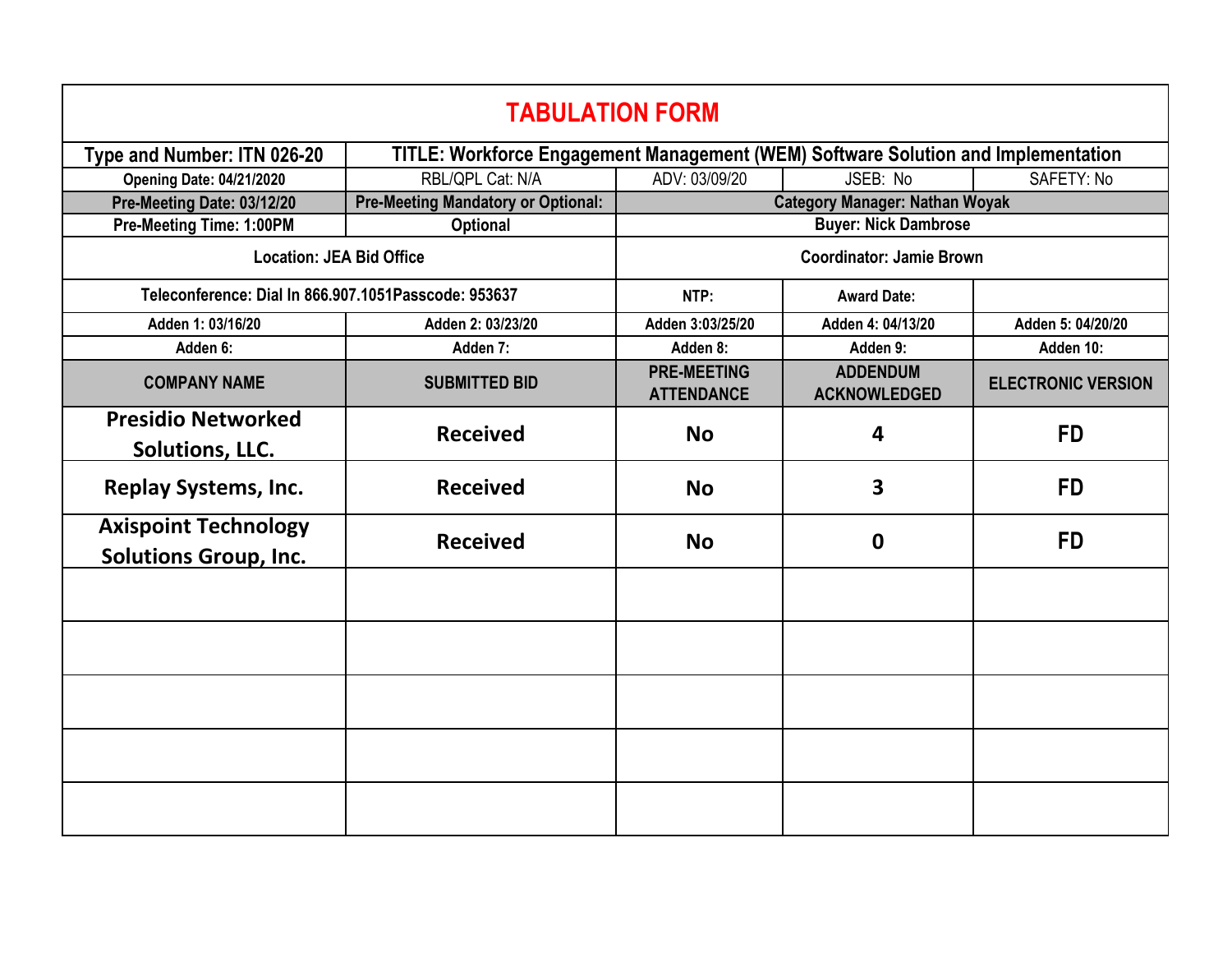| <b>RFP 031-20</b>                  | TITLE: Program Manager - Water Supply Planning and Advocacy |                                                 |         |             |                      |                          |  |  |
|------------------------------------|-------------------------------------------------------------|-------------------------------------------------|---------|-------------|----------------------|--------------------------|--|--|
| <b>COORDINATOR</b>                 |                                                             | <b>BUYER</b>                                    |         |             |                      |                          |  |  |
| <b>Thomas Bartol</b>               |                                                             | <b>Daniel Kruck</b>                             |         |             |                      |                          |  |  |
| Email: barttj@jea.com              | Email: krucdr@jea.com                                       |                                                 |         |             |                      |                          |  |  |
| <b>MINIMUM REQUIREMENTS</b>        |                                                             | Bid Opening Date: April 21, 2020                |         |             |                      |                          |  |  |
| QPL Category:                      | N/A                                                         |                                                 |         |             |                      |                          |  |  |
| RBL Category: N/A                  |                                                             |                                                 |         |             |                      |                          |  |  |
|                                    | Pre-Bid Type: MANDATORY                                     |                                                 |         |             |                      |                          |  |  |
| Addendum One: 04/08/2020           | Addendum Two:<br>N/A                                        | Addendum Four:<br>Addendum Three:<br>N/A<br>N/A |         |             |                      |                          |  |  |
| <b>RECORDED BY:</b>                |                                                             | <b>Submitted Bid</b>                            | Pre-Bid | Addendum(s) | Redacted Copy<br>Y/N | Electronic Copy<br>CD/FD |  |  |
| <b>Liquid Solutions Group, LLC</b> |                                                             | <b>Received</b>                                 | Y       | 1           | N                    | FD                       |  |  |
| <b>INTERA Incorporated</b>         |                                                             | <b>Received</b>                                 | Y       | 1           | N                    | <b>FD</b>                |  |  |
|                                    |                                                             |                                                 |         |             |                      |                          |  |  |
|                                    |                                                             |                                                 |         |             |                      |                          |  |  |
|                                    |                                                             |                                                 |         |             |                      |                          |  |  |
|                                    |                                                             |                                                 |         |             |                      |                          |  |  |
|                                    |                                                             |                                                 |         |             |                      |                          |  |  |
|                                    |                                                             |                                                 |         |             |                      |                          |  |  |
|                                    |                                                             |                                                 |         |             |                      |                          |  |  |
|                                    |                                                             |                                                 |         |             |                      |                          |  |  |
|                                    |                                                             |                                                 |         |             |                      |                          |  |  |
|                                    |                                                             |                                                 |         |             |                      |                          |  |  |